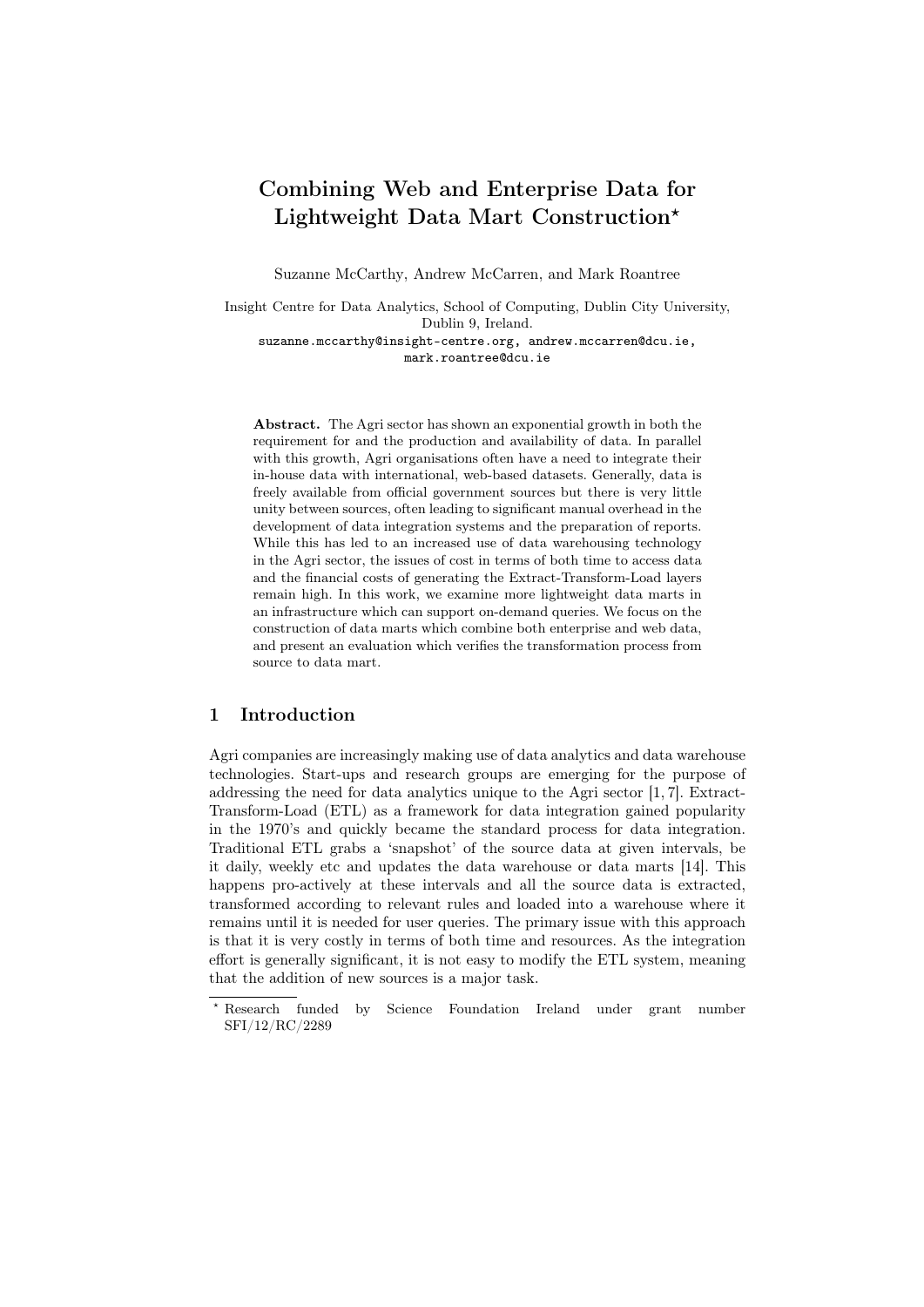Motivation. The Kepak Group [6] is a leading Irish meat producer and our industry partner and provided the business requirements that drive our case study for this project. Using one of these requirements, we have specified a data mart to be built and populated using our ETL framework. It is often the case that only a small subset of all the data loaded is actually required for a user's query. However, the user must still wait for the loading of the data update in its entirety [5], a burden for data scientists who require near real-time data to make predictions. Traditional ETL is typically run on a batch basis, for example on a weekly or daily schedule. All of the data from the input data source(s) are transformed and loaded to the target warehouse, with no regard for how, when or if it will be used at query-time. This is less than ideal for two main reasons: it is heavy on resources and creates redundancy; this time-consuming process also means that the warehouse is constantly out of date. In [5], researchers focus on shortening the update interval using Active Warehousing. However, doing so increases the burden on the transactional and analytical databases, as it requires performing more frequent extractions, scheduled concurrently with the frequent loads, while still not addressing the issue of redundancy in the data.

Contribution. In this paper, we present a new framework which presents a more lightweight approach to the ETL process. The framework also provides a methodology to integrate unknown data sources, from both enterprise and web environments. With the aid of an (Agri) ontology and transformation templates, the Transform and Load components are used to populate the data marts directly. As the process is largely automatic, it has a significant benefit to end users who can import new data into data marts for analysis and predictions. However, this fast transformation of unknown sources may introduce errors and thus, our evaluation contains validation routines to verify transformed data.

Paper Structure. The remainder of this paper is structured as follows: In §2, we present a review of related research in this area; Using a real world case study from a test application developed with our industry partner, §3 shows our approach to importing new data sources; §4 continues the case study with a description of data mart construction and population; in §5, we present our evaluation which validates our transformation process; and finally, in §6, we present our conclusions.

## 2 Related Research

As the primary focus of this paper is to build an automated ETL process to combine web and enterprise data into data marts, we focus on similar work in this area. While data integration is now a well-understood problem and ETL architectures comprise mature processes, research into systems that attempt a form of auto-integration between enterprise and web sources, or web sources alone, remains topical.

In [10], the difficulty in automating a process to assign the mappings and transformations required for ETL is addressed. While information about the semantics of the data, the necessary constraints and requirements may be hard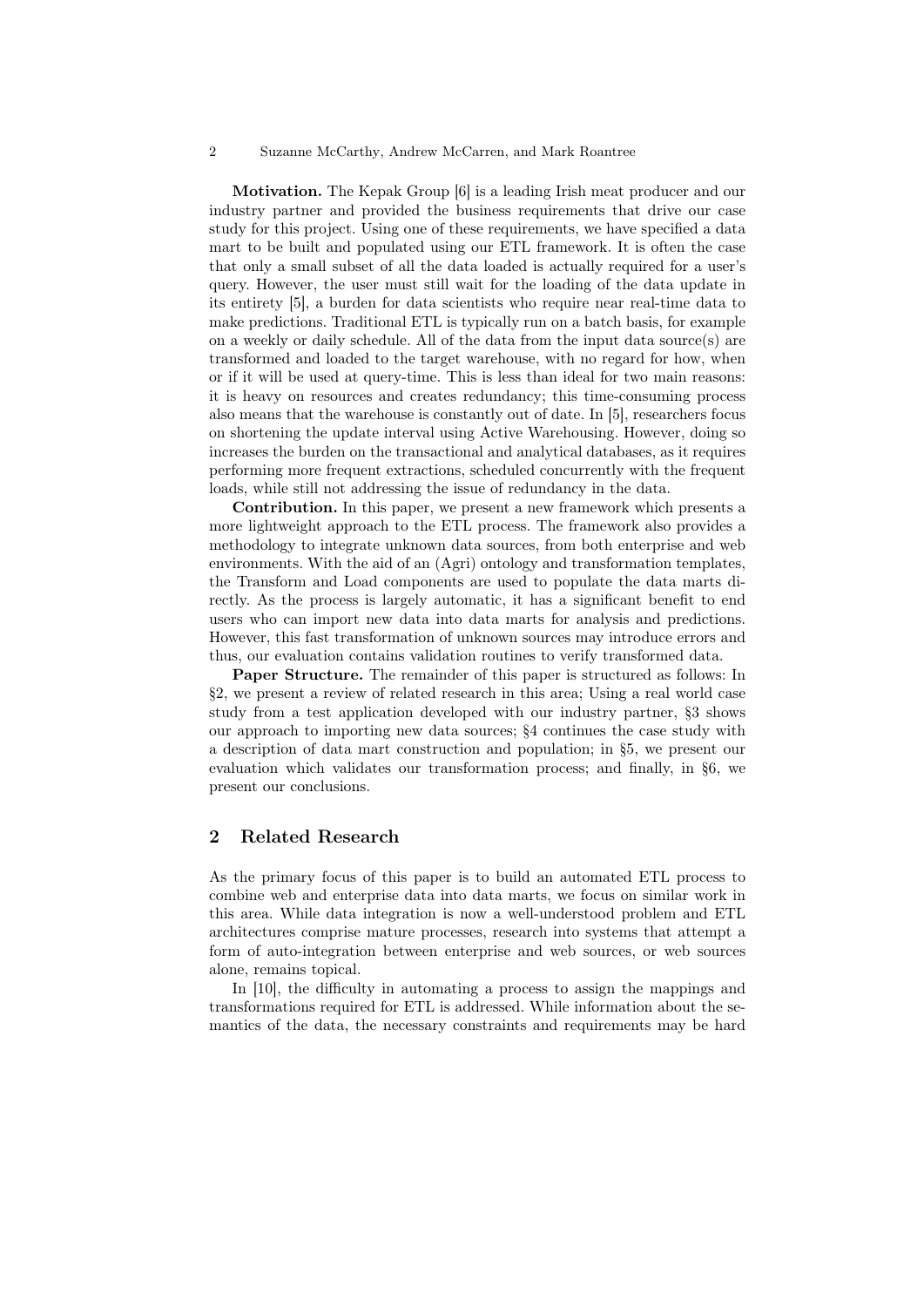to find or unreliable, the design of an ETL process hinges on this information. Therefore, the authors propose making use of an ontology in order to provide this domain-specific information to drive the transformation stage of the ETL process. Our approach also requires a domain-specific ontology to drive the transformation stage of the ETL process but we propose a number of metadata structures drawn from the ontology for a more lightweight ETL process which can support on-demand querying.

In [13], the authors present an ontology-based agricultural knowledge fusion method based on recent advances in the area of data fusion such as the semantic web. Their ontology defines an integrated hierarchy of agricultural knowledge: definitions and relationships. The purpose was to use an ontology to drive a knowledge fusion method to resolve disparity when integrating Agri data sources to create knowledge as well as analyse the data. We also make use of an ontology but instead combine it with transformation templates to resolve the heterogeneities between enterprise and web sources.

In [2], researchers focus on reducing latency in the data warehouse as a decision-making tool. Similar to our work, they regard the creation of a realtime data warehouse as a continuous data integration environment and end-toend automation of the ETL process. They propose an architecture that facilitates a more streamlined approach to ETL by moving the data between the different layers of the architecture without any intermediate file storage. However, data is loaded as it becomes available and not as it is needed by the user. Our approach populates data marts from the Data Lake as they are required by the end user.

# 3 Data Importation Process

In traditional ETL systems, warehouse updates occur on a periodic basis through the ETL process and normally represents a significant overhead. The various components of Extract, Transform and Load are separated in our framework where the Extract process imports to the Data Lake only and involves the use of a Metabase as a management tool for the Data Lake.

#### 3.1 Data Lake Storage

A Data Lake is a repository for large amounts of data from multiple sources, wherein the data is stored in its native format. This makes it a very lightweight and low-overhead data storage area. In our system, we adapt the concept slightly and perform a very simple transformation on each of the imported datasets, which are then stored as sets of attribute-value  $(A-V)$  pairs.

When a new data source is imported, metadata is recorded as an Import Template, and updated again when the data is transformed, queried and/or loaded. The Import Template then can provide the system with basic details (metadata) of the source data. An example of the Import Template can be found at [9].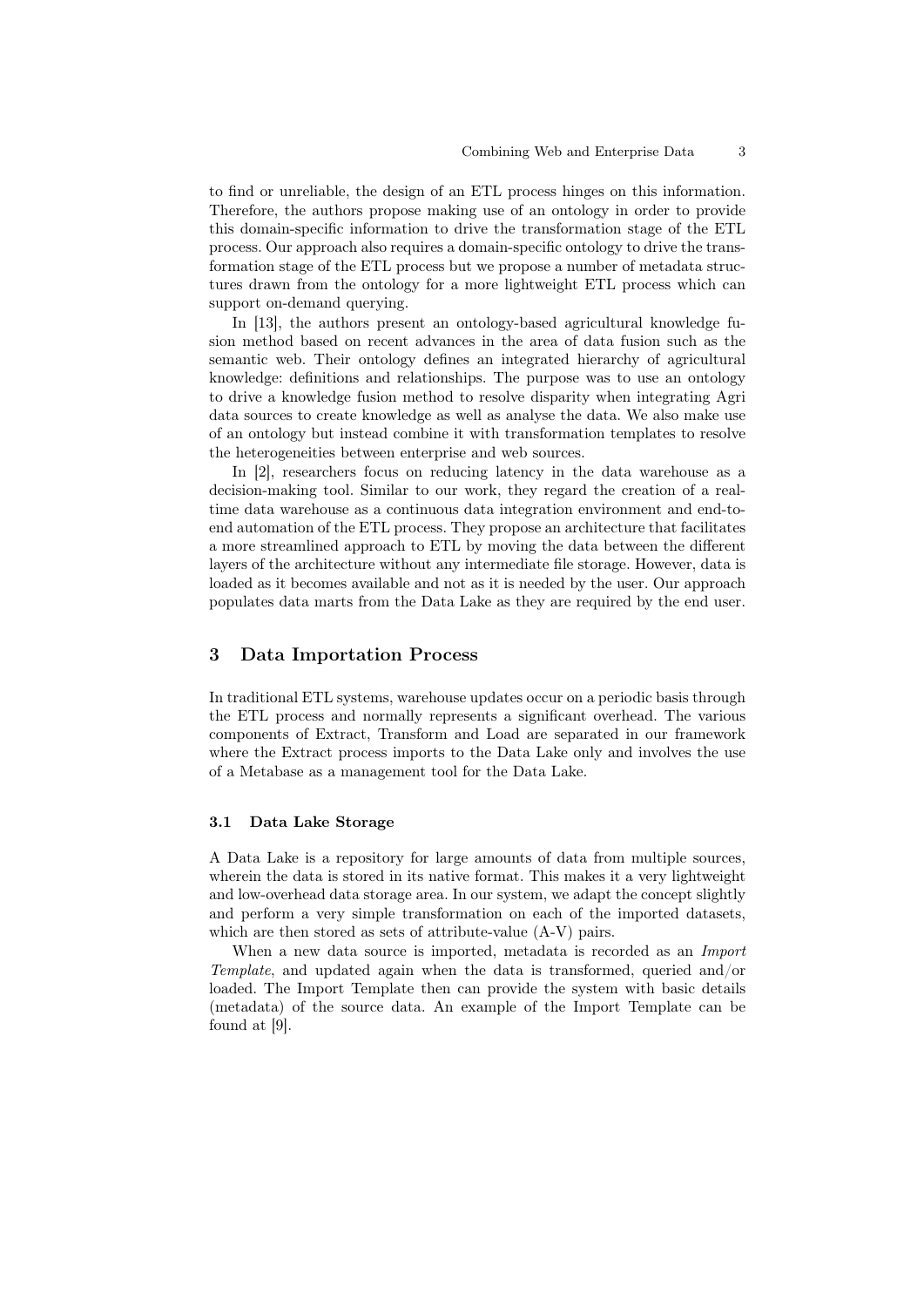#### 3.2 Transformation

A transformation template (*Transformer*) is created for each individual data source and it stores each of the native terms used in the data and maps each of them to a standard term. In this research, we are using the Agri warehouse model described in [8]. All data marts must conform with the common model: they are cubes derived from the base schema. The base schema is a star schema comprised of 24 dimensions and 26 fact tables.

The output of the following 5-step process is a dataset which is ready to load into the data mart. Given a set  $S = \{(A_1, V_{11}), (A_1, V_{12}), (A_1, V_{13}), \ldots (A_4, V_{43})\}$ 

- 1. Retrieve attribute-value pair
- 2. Map attribute to standard term found in Transformer
- 3. Map value to standard term found in Transformer
- 4. Create transformed attribute-value pair.
- 5. Update Import Template to indicate transformation status

### 3.3 Load

The Load process initiates a MySQL Insert statement and populates parameters before execution. Both the Import Templates and the Transformers are used again in the Loading process. To fulfil the Load process, the set of transformed attribute-value pairs are first split into batches, where each batch contains a single item of each measure and its associated dimension data. These are then used to populate a MySQL command to insert data to the data mart. The Import Template informs the process of the size of each batch and the target mart. Further details of the Transformation and Loading workflows can be found at [9].

# 4 Data Mart Construction

#### 4.1 Overview

Kepak, our Agri business partner, have a requirement to analyse trade prices of beef commodities and wish to do so using their own enterprise data, combined with selected web based information. The 5 data sources are described below and, in the following section, we provide details for the Eurostat import and transformation process.

- The Eurostat [4] website is the source for EU trade data which is publicly available.
- The United States Department of Agriculture (USDA) [12] publishes Agri trade data figures which can be downloaded in bulk.
- StatCan [11] is the Canadian National Statistics agency and publishes economic, social and census data.
- Comtrade [3] is the U.N. international trade statistics database.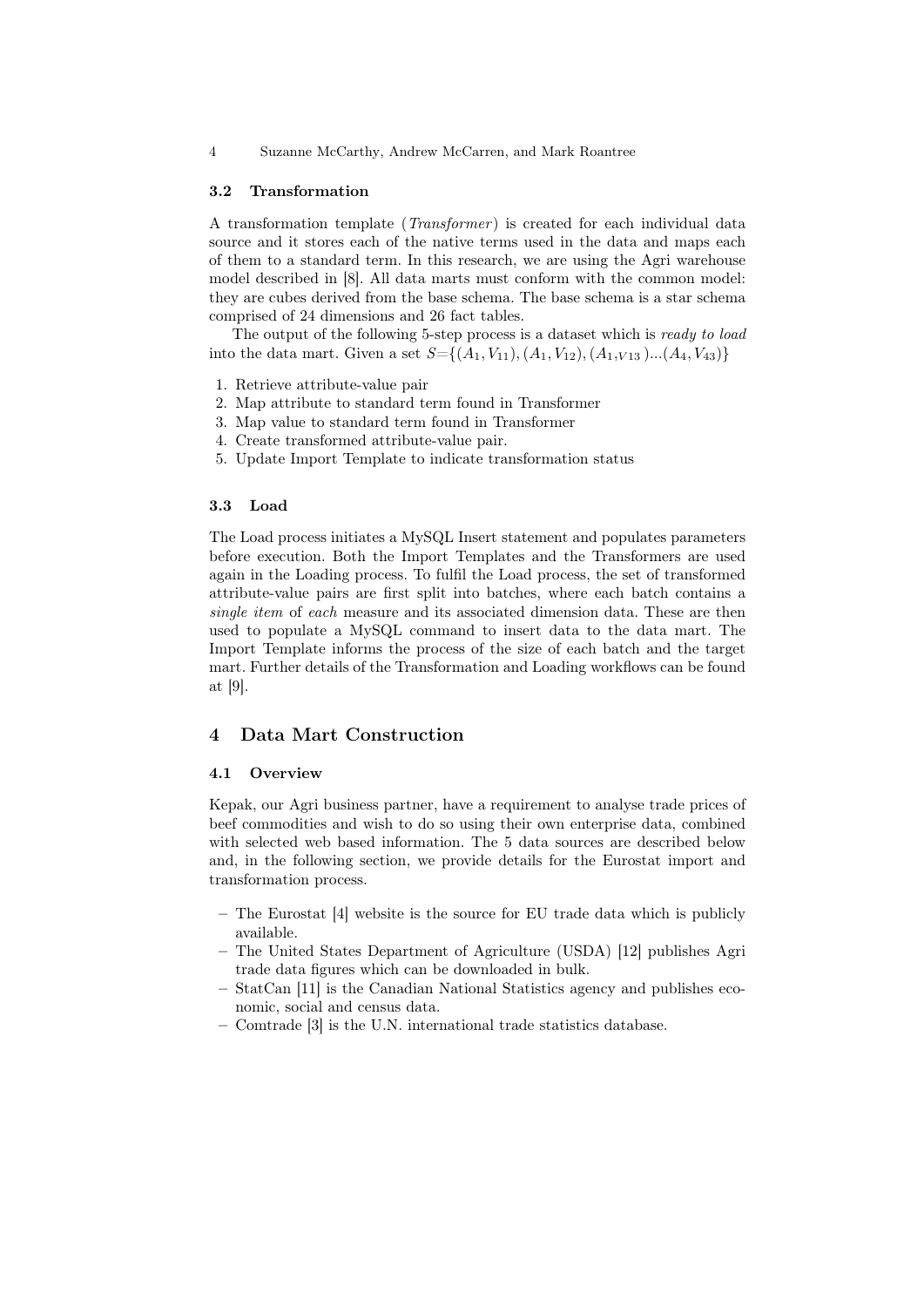– Kepak Group [6] have exported from their own operational databases.

The above sources provide dimensional data to the following source attributes:

- reporter: the country that is reporting this data
- partner: the country with whom the reporter is trading
- product: the commodity being traded
- flow: the direction of the trade, i.e. imports or exports

All sources additionally have a time attribute but the date dimension in the warehouse is static and pre-populated with a fixed range of dates before loading time. Therefore, it is not part of the evaluation process presented in §5. All web sources use trade weight, measured in either tons or kg, and trade value, in their local currency, as their measures. The enterprise data uses both of these along with two additional measures: offcut value and yield.

Beef trade data is extracted from each of these sources. This data will then populate a beef trade data mart with the following dimensions: dim\_geo, dim\_trade\_product, dim\_trade\_flow, dim\_date\_monthly; and measures: trade weight, trade value, offcut value and yield. Both the reporter and partner source attributes will populate the dim geo dimension.

#### 4.2 Details for Eurostat Import

The input for this process (Fig 1) is a file download from the website. Example 1 shows a single row of the Eurostat data in the attribute-value pairs which is the format for the Data Lake.

|        |                    | DEC LAB PARTNER LAB PRODUCT PRODUCT LAB            | <b>FLOW LAB PERIOD</b> | <b>INDICATORS</b>     | <b>INDIC VALUE</b> |
|--------|--------------------|----------------------------------------------------|------------------------|-----------------------|--------------------|
| France | Netherlands        | 2011000 CARCASES OR HALF-CARCASES OF BOVINE EXPORT |                        | 201708 VALUE 1000EURO | 828.68             |
| France | <b>Netherlands</b> | 2011000 CARCASES OR HALF-CARCASES OF BOVINE EXPORT |                        | 201708 QUANTITY TON   | 198.6              |
| France | <b>Netherlands</b> | 2011000 CARCASES OR HALF-CARCASES OF BOVINE EXPORT |                        | 201709 VALUE 1000EURO | 773.63             |
| France | <b>Netherlands</b> | 2011000 CARCASES OR HALF-CARCASES OF BOVINE EXPORT |                        | 201709 QUANTITY TON   | 184.1              |

Fig. 1. Eurostat web output

Example 1. Eurostat data in Data Lake  $S = \{ (PERIOD, 201708),$ (DECLARANT\_LAB,France), (PARTNER\_LAB,Netherlands), (FLOW\_LAB,EXPORT), (PRODUCT,2011000), (PRODUCT\_LAB,CARCASES OR HALF-CARCASES OF BOVINE ANIMALS, FRESH OR CHILLED), (INDICATORS,QUANTITY\_TON), (INDICATOR\_VALUE,198.6) }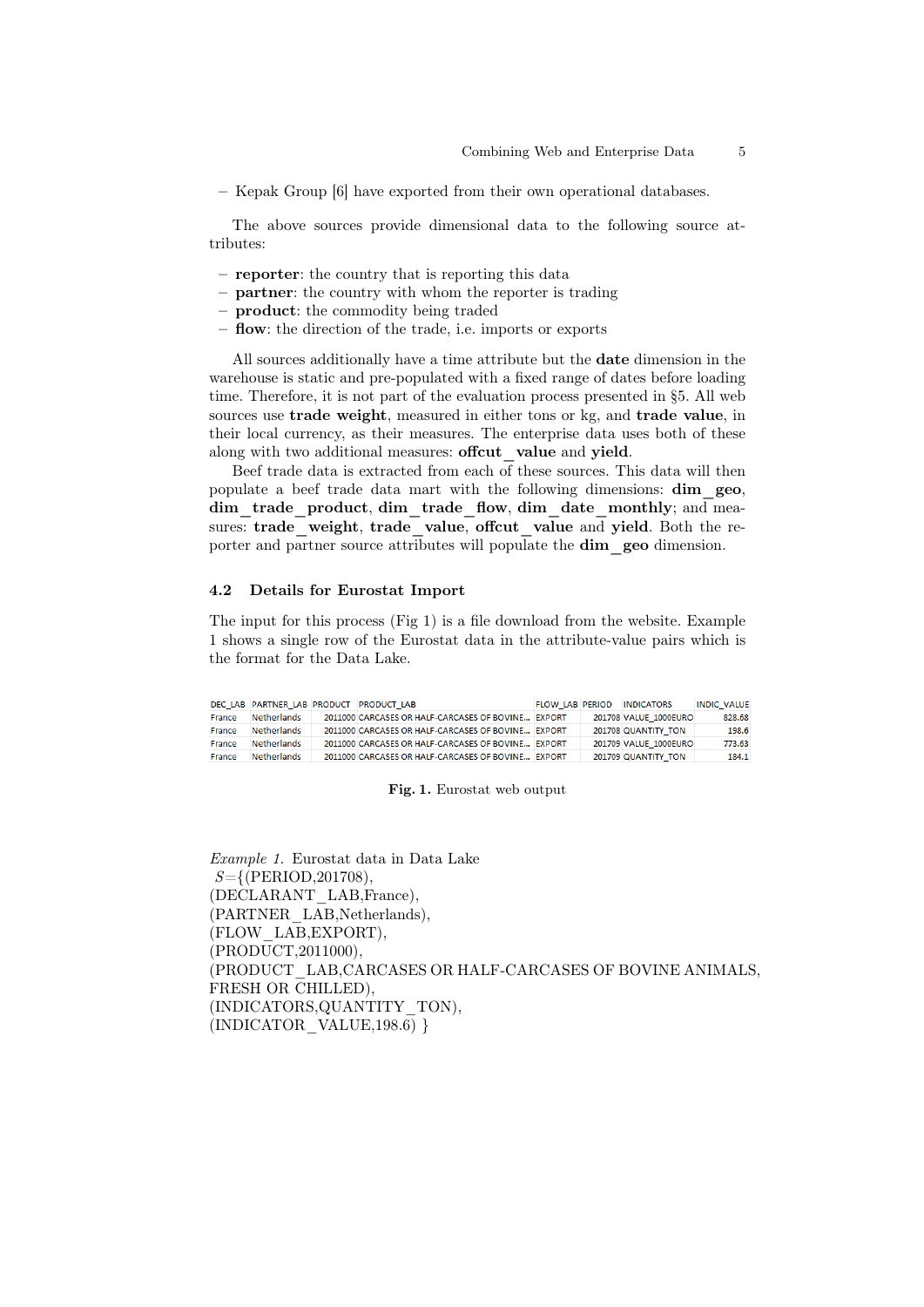#### 4.3 Eurostat Transformation Process

The input for this process is the Eurostat data in its Data Lake format, as seen in Example 1. For each attribute and value, the Eurostat Transformer supplies the standard term which should replace it (though it is not always the case that the source's original term is different from the standard term). The output of this process is seen in Example 2.

Example 2. Eurostat data after Transformation  $S'=\{$  (yearmonth, 201708), (reporter,FRANCE), (partner,NETHERLANDS), (flow,exports), (product\_code,2011000), (product\_desc,CARCASES OR HALF-CARCASES OF BOVINE ANIMALS, FRESH OR CHILLED), (unit,ton), (value,198.6) }

# 5 Evaluation

As with any automated transformation process, validation of the process itself is crucial. The goal of this paper is on the overall framework which moves data from source to data mart and the focus of the evaluation to validate transformations. This involves two sets of experiments: the first validates that all measure data was loaded correctly in its entirety from source to (warehouse model) data mart; the second validates that dimensional data underwent valid transformation. Possible states that may result during the Loading of both fact and dimension tables are:

- Attribute error: A mismatch between a data point from the source file and the data mart because dimensions were extracted from the Data Lake in the wrong order. This could occur with both dimensional and measure data.
- Value error: Missing values where a value is accidentally skipped during the Loading process means that the datasets have different cardinalities. This could occur with both dimensional and measure data.
- Transformer error: Errors during creation of the Transformer means that the data is incorrectly NULL. This can only occur for dimensional data.
- True: The validation test passes.

Measure Validation: Ordered List Test. The purpose of the Ordered List (OL) Test is to ensure that the correct number of data points were loaded to the mart (no missing or duplicated data) and that values that should remain unchanged, did so. The OL test runs against every measure in each of the data sources. The inputs for this process are an ordered list of measure values obtained from the Fact table, and an ordered list of measure values extracted from the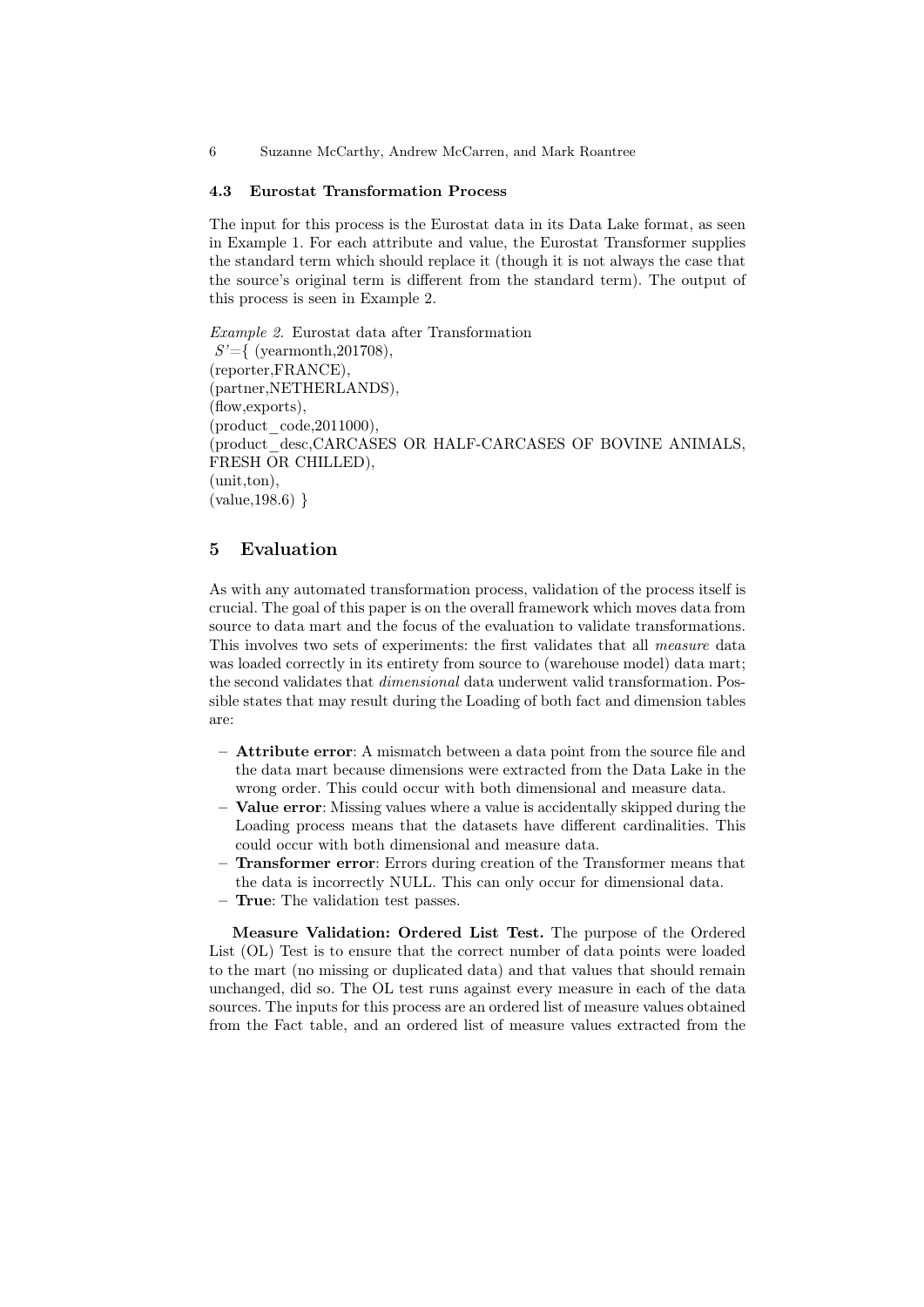source file. It tests for Attribute errors and Value errors, and returns True if none are found.

Frequency Pattern (FP) Test for Dimension Values. Dimensional data is treated as non-numeric and values may be required to change during the Transformation process. The purpose of this test is to ensure that term transformations are consistent. This test is run on every populated dimension. Two sorted lists are constructed: the frequency count of all distinct dimensional values found within the source file, and the distinct frequency count of all foreign keys found within the fact table, both sorted in ascending order. If the frequencies of the values are different, then either two source original terms have been mapped to the same standard term or a single original term has been mapped to more than one standard term, i.e. term mappings have not been consistent.

The two sorted lists are compared and tested for all of the potential errors attribute, value and transformer, and returns True if none are found.

#### 5.1 Results Overview

The results of all validation tests run gave a result of 6 failures out of 28 tests giving a success rate of 78.57%. On investigating the causes for the failures, all the errors listed previously were found.

- Attribute error: For example with USDA, the dim\_trade\_product foreign key was assigned to the dim\_trade\_flow value. This shows the importance of importing the dimension values in the order in which they are expected to populate the dimensions.
- Value error: For example with Comtrade trade value, a data point was skipped as a result of an error during Loading.
- Transformer error: For the dimensional data of our business partner, there is a high number of dimensions and not all were imported as the Agri model did not capture this level of dimensionality.

#### 5.2 Detailed Eurostat results

The results for the validation of the Loading process for a Eurostat dimension and a measure are given.

Fig 2 shows the Frequency Pattern of the product source attribute as extracted from the dim\_trade\_product dimension for Eurostat. The label trade product sk refers to the ID of the fact's foreign key link with the dim trade product dimension. It can be seen that the terms in the source file and the transformed data in the data mart have the same frequency pattern and that the source original terms were mapped correctly to a standard term.

For the sake of brevity, the entire results of the Ordered List tests on the measure will not be displayed. Instead we have summed the values of **trade** weight from the source file (TWS) and the values of trade\_weight from the fact table (TWF).

$$
\sum (tws \in TWS) - \sum (twf \in TWF) = 0
$$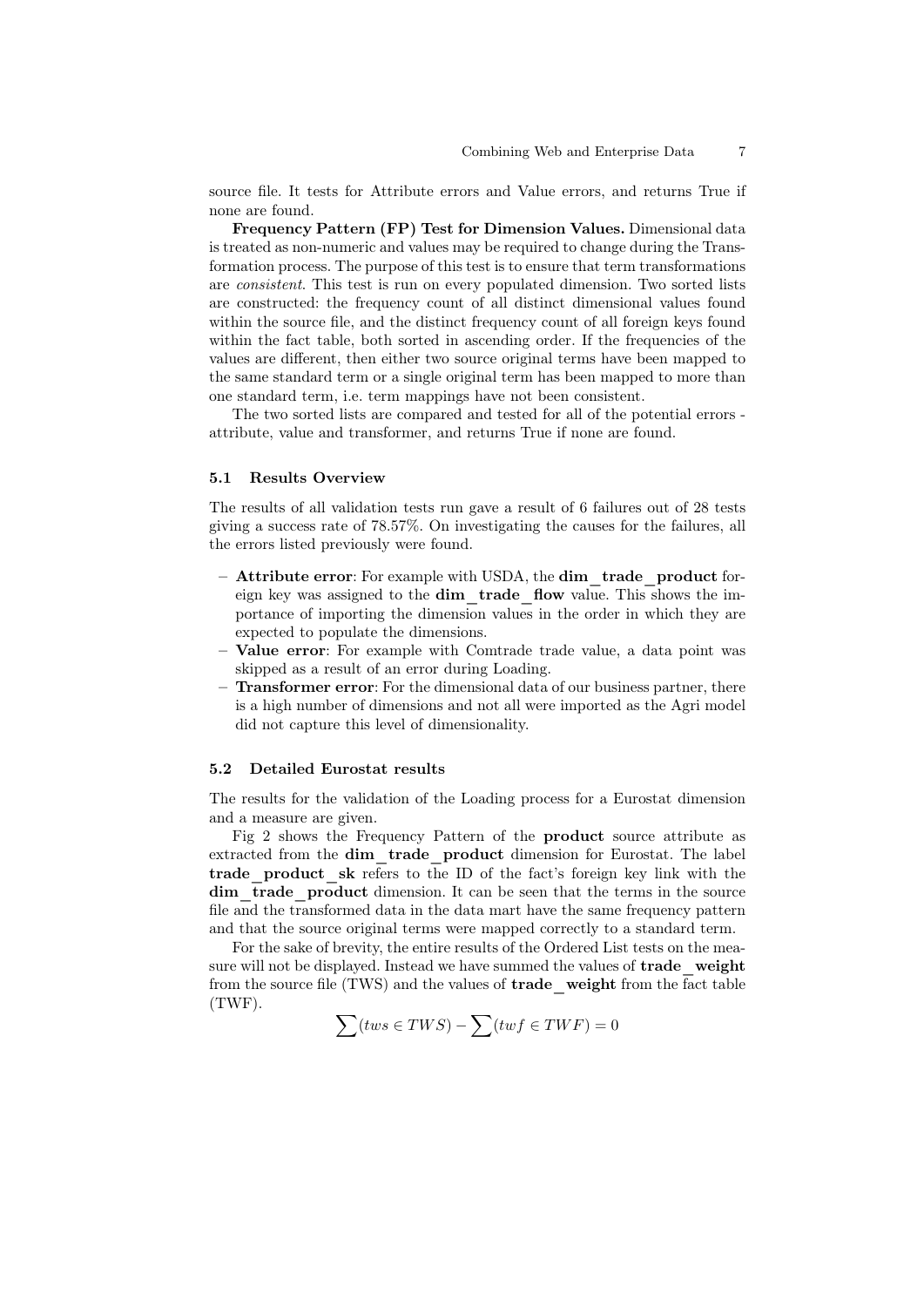| Frequency data from source file                                                                                                                |       | Frequency data from data mart |                                                                                                                                                |       |  |
|------------------------------------------------------------------------------------------------------------------------------------------------|-------|-------------------------------|------------------------------------------------------------------------------------------------------------------------------------------------|-------|--|
| PRODUCT LAB                                                                                                                                    | freq. | trade product sk              | product desc                                                                                                                                   | freq. |  |
| FRESH OR CHILLED BOVINE MEAT,<br>BONELESS.                                                                                                     | 1402  | 183                           | FRESH OR CHILLED BOVINE MEAT,<br><b>BONELESS</b>                                                                                               | 1402  |  |
| FRESH OR CHILLED BOVINE CUTS, WITH<br>BONE IN (EXCL. CARCASES AND HALF-<br>CARCASES, "COMPENSATED QUARTERS",<br>FOREQUARTERS AND HINDQUARTERS) | 944   | 179                           | FRESH OR CHILLED BOVINE CUTS, WITH<br>BONE IN (EXCL. CARCASES AND HALF-<br>CARCASES, "COMPENSATED QUARTERS",<br>FOREQUARTERS AND HINDQUARTERS) | 944   |  |
| CARCASES OR HALF-CARCASES OF BOVINE<br>ANIMALS, FRESH OR CHILLED                                                                               | 622   | 168                           | CARCASES OR HALF-CARCASES OF BOVINE<br>ANIMALS, FRESH OR CHILLED                                                                               | 622   |  |
| UNSEPARATED OR SEPARATED<br>HINDQUARTERS OF BOVINE ANIMALS, WITH<br>BONE IN, FRESH OR CHILLED                                                  | 528   | 174                           | UNSEPARATED OR SEPARATED<br>HINDQUARTERS OF BOVINE ANIMALS,<br>WITH BONE IN, FRESH OR CHILLED                                                  | 528   |  |
| UNSEPARATED OR SEPARATED.<br>FOREQUARTERS OF BOVINE ANIMALS, WITH<br>BONE IN, FRESH OR CHILLED                                                 | 504   | 173                           | UNSEPARATED OR SEPARATED<br>FOREQUARTERS OF BOVINE ANIMALS,<br>WITH BONE IN, FRESH OR CHILLED                                                  | 504   |  |
| "COMPENSATED" QUARTERS OF BOVINE<br>ANIMALS WITH BONE IN, FRESH OR CHILLED                                                                     | 384   | 169                           | "COMPENSATED" QUARTERS OF BOVINE<br>ANIMALS WITH BONE IN, FRESH OR<br>CHILLED                                                                  | 384   |  |
|                                                                                                                                                |       |                               |                                                                                                                                                |       |  |

Fig. 2. Eurostat product dimension Frequency Pattern

The results of the Eurostat case study data shows that the data retains its integrity throughout the ETL process and the original data could, if necessary, be re-created from the data mart by reversing the transforms by the same process. This supports our vision of a lightweight ETL process that makes use of metadata structures, as opposed to a high-overhead traditional data integration process.

# 6 Conclusions

Data warehouses provide the basis for powerful analytical tools but are expensive to build and support, and tend to be very slow to incorporate new data sources. In this work, we looked at creating more lightweight data marts in order to accommodate new data sources that are selected by end users. We presented a framework which uses a common Agri model to which data marts must conform, and a method to transform data sources into the conforming data mart. A real world case study was specified by our Agri business partner which used their own enterprise data together with 4 selected web sources. Our evaluation used a number of validation techniques to ensure that data extracted from source and loaded into data marts were accurate. An area of work not addressed in this research is the automatic construction of the Transformer which is part of current research. Our overall aim with this platform is to provide Query on Demand data marts which extract from the data lake as required by the user.

# References

1. DIT Agriculture Analytics Research Group. http://www.agrianalytics.org/. 2018.